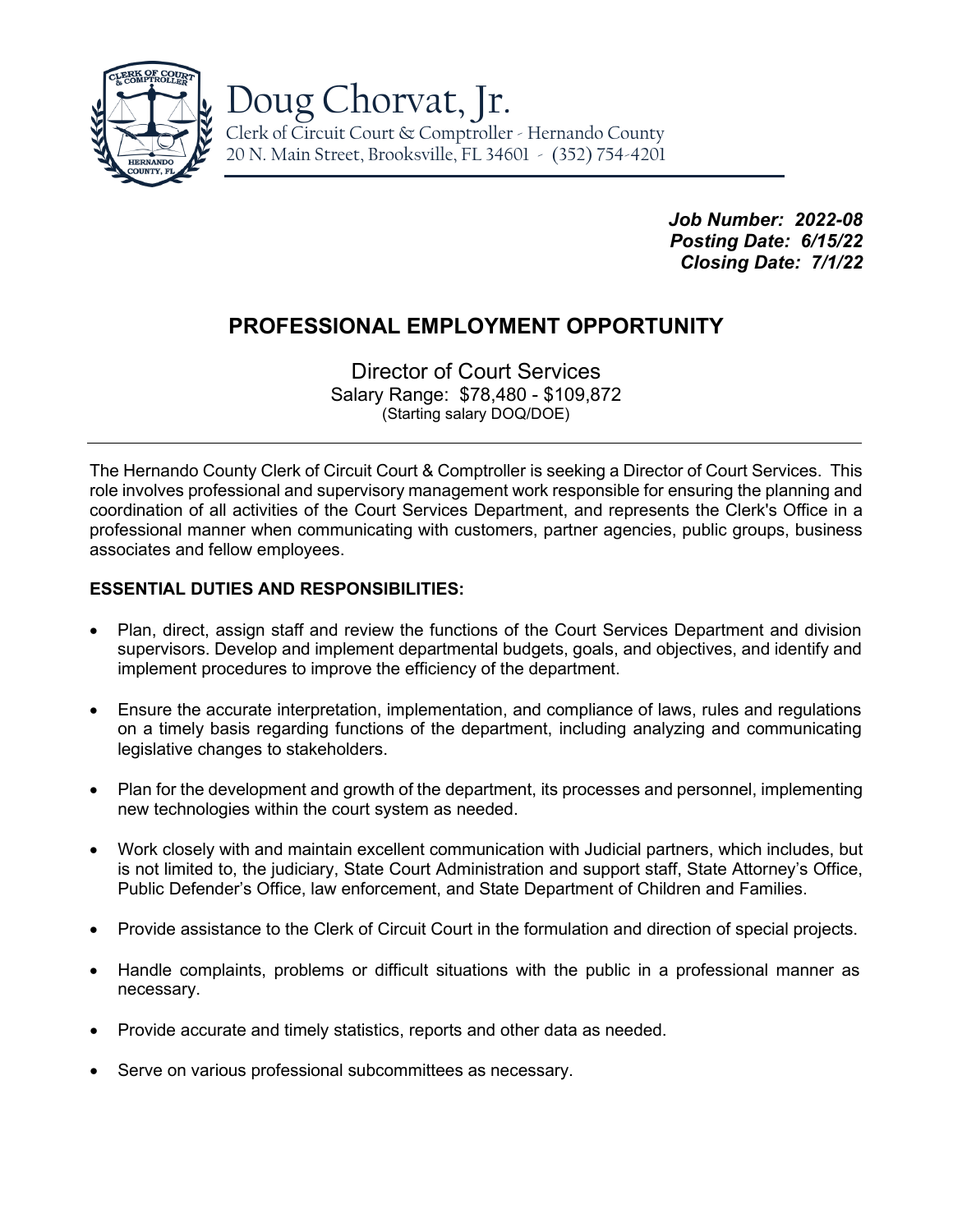#### **REQUIRED QUALIFICATIONS:**

#### **Education and Experience:**

Graduation from an accredited university or college with a four-year degree in a related field. Graduation from an accredited college or university School of Law and possession of a Juris Doctorate preferred.

Five years' progressive responsible administrative and technical experience that provides broad knowledge of circuit and county court services functions, with at least two years in a management/supervisory capacity.

An equivalent combination of education, experience and training may be substituted at the Clerk's discretion.

#### **Licenses/Certificates:**

Member of the Florida Bar preferred.

#### **Essential Skills and Knowledge:**

- Knowledge of the statutes, rules, regulations and procedures pertaining to the administrative operations of the Courts/Clerk's Office.
- Knowledge of common law, and of County, State and Federal laws and precedents, with particular reference to the subject area of assignment.
- Ability to analyze and interpret legal documents and instruments.
- Must possess in-depth knowledge of the judicial system.
- Ability to make sound independent judgments.
- Ability to plan, organize and supervise the work of others. Proven ability to motivate employees.
- Ability to develop and maintain good working relationships with fellow employees and other agencies, including the judicial system.
- Budget preparation.
- Exceptional interpersonal skills; able to deal effectively with diverse personalities. Excellent oral and written communication skills.
- Knowledge of the principles and practices of public administration.
- Ability to make effective presentations.

## **WHAT WE OFFER:**

- Competitive pay
- A generous benefits package that includes health insurance, a retirement plan, 12 paid holidays annually, and paid time off
- Comfortable office working environment
- Opportunities for professional development and for participation in professional organizations

## **TO APPLY:**

To apply, send your resume with a cover letter to  $hr@$  hernandoclerk.org.